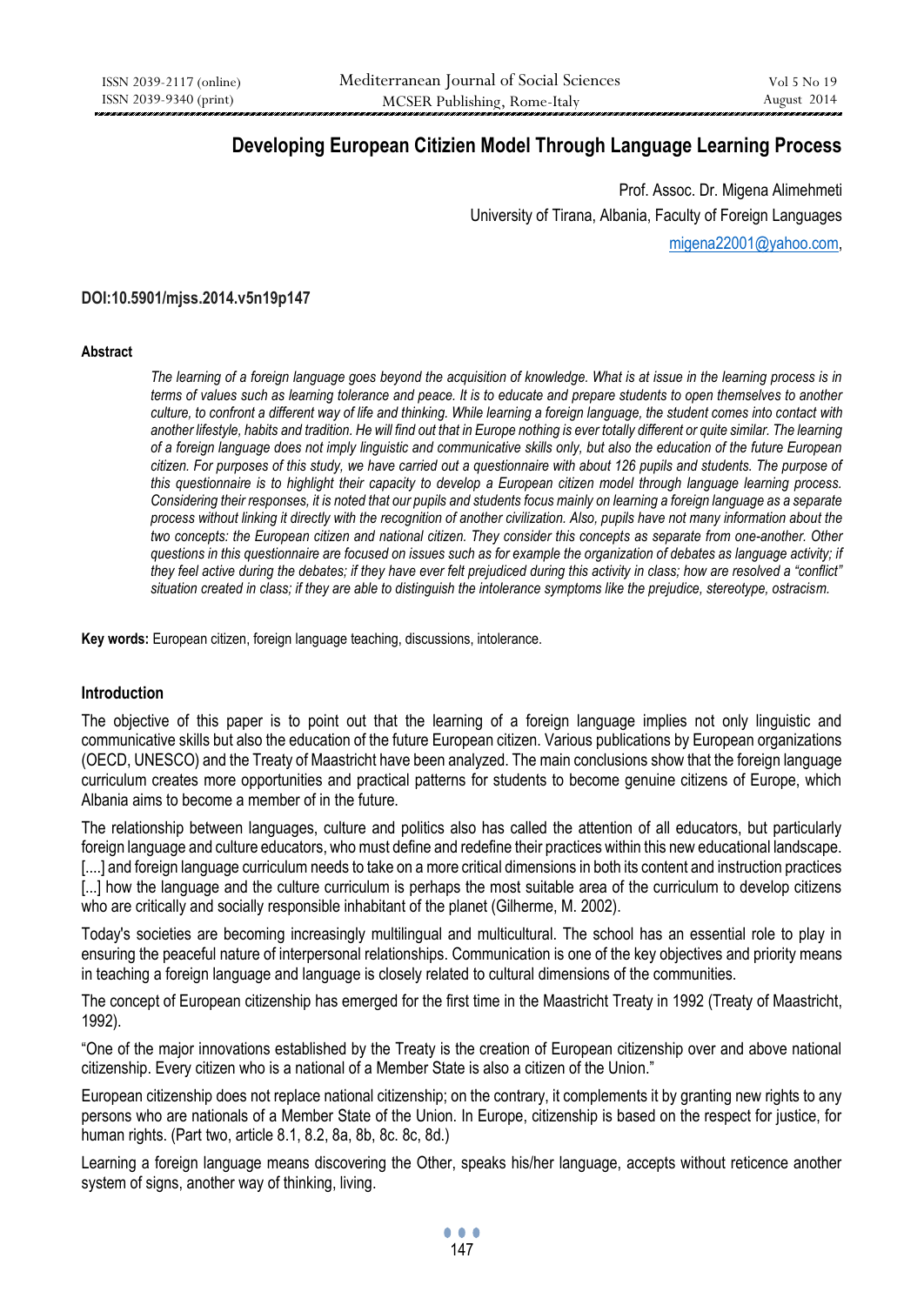| ISSN 2039-2117 (online) | Mediterranean Journal of Social Sciences | Vol 5 No 19 |
|-------------------------|------------------------------------------|-------------|
| ISSN 2039-9340 (print)  | MCSER Publishing, Rome-Italy             | August 2014 |

The citizen of the future is likely to remain the spectator of the mechanisms in which he has no part. The European countries are seen by the pupils and students as future lands to live, work and study. Does the school have the means and opportunity to prepare its pupils and students to this physical and mental mobility?

To realize this approach it should be noted that being a European citizen implies a specific educational approach. Citizenship is inclusive because it is based on the "common rights".

The person, who aspires to become a citizen of EU, must be able to evaluate the situations, make decisions and discuss. He should possess critical thinking, have communication skills and get engaged in action.

This study focuses on the role of the school in the education of citizenship.

A fundamental objective of language teaching is to develop the communication skills of learners. The language classroom becomes the environment in which the ability to listen to others is exercised and developed, where learners become aware that the sharing of perspectives can be rewarding. This dimension is emphasized in the action-oriented approach in which the learner is considered a social actor who performs tasks in a given context and in a particular area (Puren, C. 1988).

We cannot separate learning a language from the culture it conveys. The cultural aspect is very important for the acquisition of the communicative competence in foreign languages (CECR, 2001). Recommendation 1383 (1998) of the Parliamentary Assembly on Linguistic Diversification calls for the promotion of a type of education that puts more emphasis on the culture and society of the countries concerned (Report of the committee in Cultural and Education, 1998).

Beyond the cultural and practical dimensions, a command of foreign languages is a decisive factor in understanding between peoples, tolerance of other communities, be they indigenous or foreign, and peace between nations, as well as being an effective barrier against the return of barbarity in its various guises.

to promote a type of education that places greater emphasis on the culture and society of the countries concerned;

To promote mutual understanding and tolerance, respect for identities and cultural diversity through more effective international communication.

[...]. The second summit made democratic citizenship as a priority educational objective, thus giving added importance to a further objective pursued in recent projects, namely:

To promote methods of modern language teaching which will strengthen independence of thought, judgment and action, combined with social skills and responsibility (CERF, 2002).

## **Method**

 Foreign language teaching and learning process have a role to play as part of an interdisciplinary approach to a positive culture. Knowing another culture allows learners to accept the fact of the existence of multiple identities. The intercultural dimension of language learning has the potential to promote anti-racism. Learning means also less ignorance that is the basis of intolerance and racism (Legendre, J. 1998).

Teaching and learning languages processes, associated with pedagogical experiences, can greatly contribute to a culture of human rights. This perspective is underlined by the Common European Framework of reference for languages (CERF, 2002): to experience a tolerant approach to language class prepares learners to go beyond the school context. Language teaching process is a great way to promote the values that encourage the development of a culture of peace, mutual respect and tolerance.

## **Participants**

A questionnaire was designed to better understand the situation of our learner and student in Albania with regard to the possibility and indispensability of developing a European citizen model during the foreign language learning process.. This questionnaire was answered by high and higher schools' learners and students. Four groups of class of about 126 students in total participated in this questionnaire. Learners and students respondents to the questionnaire came from the following schools: Petro Nini Luarasi , Partizani, Faculty of Foreign Language and Faculty of Law in Tirana.

The questionnaire questions were closed-ended questions so as to make it easier to collect and process the data outcome. This method enables collecting answers about many topics in a short period of time and it provides access to a great number of learners and students.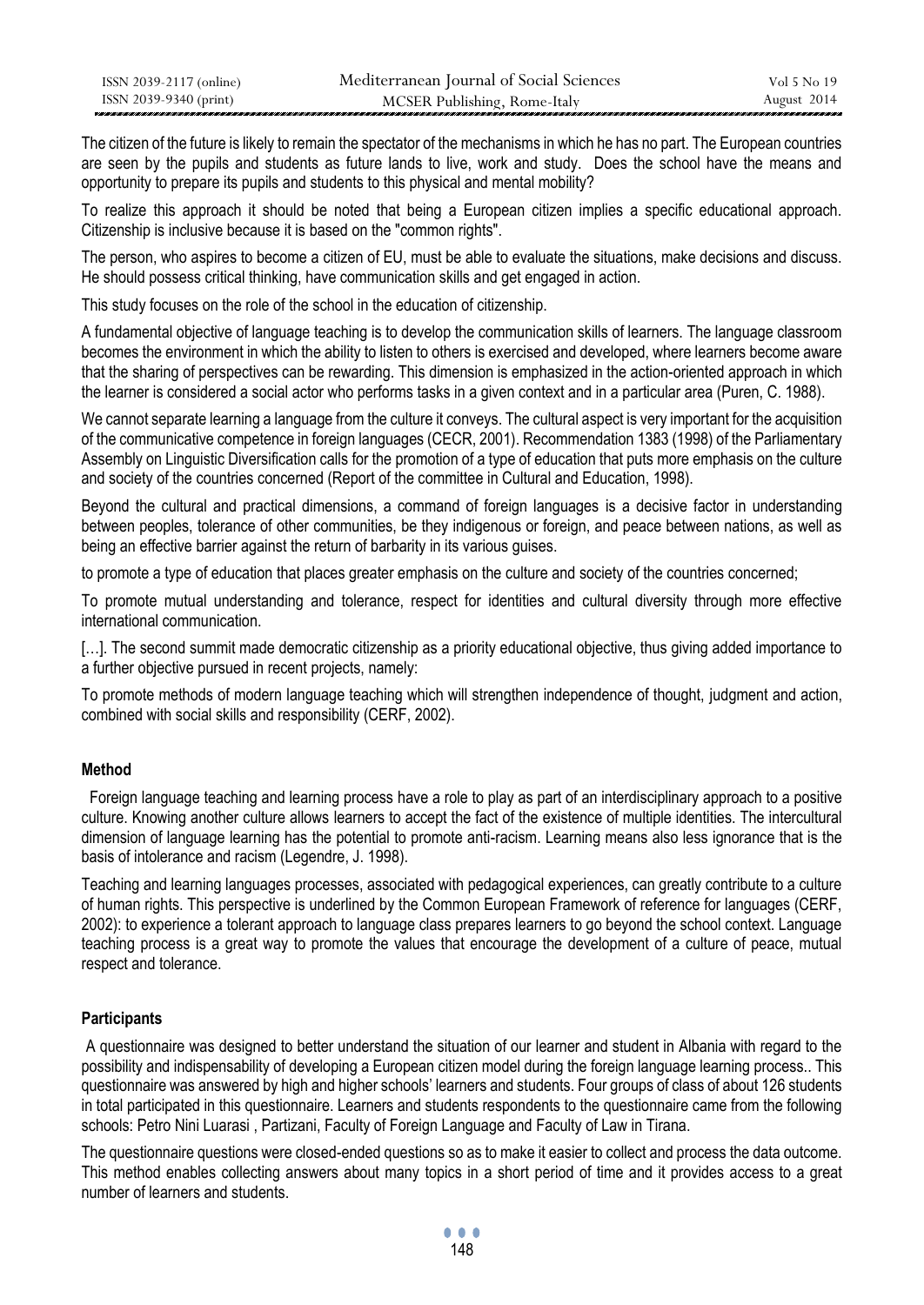## **Materials**

The data collected through the questionnaire have a quantitative nature. The questionnaire aims to know if the students are actively involved in debates, take part in decision-making, or if they see that the school encourages them in term of citizenship.

The data has been collected and shown in separate graphics which have made it possible to interpret the yielded results as well.

The questionnaire focuses on issues such as, learning a foreign language helps them to find out another way of thinking, of civilization, how they find the two concepts of European citizen and the national citizen, if the foreign language classes give explicitly issues /topics related to the model of European citizen, if they organize brainstorming sessions during classes.

The students had to choose between three or four possible replies, which are analyzed and provided in the graphic.

## **Procedures**

The questionnaires were completed by the learners and students in classrooms. The authors of this study were present, too. The learners and students were given all the time needed. This particular method was seen as a very effective way for the collective administration of the questionnaires so that to avoid the outside influence on individual answers and to remove any doubts the respondents might have concerning certain questions. The questionnaire was conducted in May 2014. It was completed by 126 learners and students.

Classification tables in which different categories of possible answers were grouped was the first step of entering the data.. And since the questionnaire was neither digital nor electronic the data was entered manually. All the analyzed data was first entered into the tables printed on paper and then into the computer in order to minimize human errors in this process. Both data transfer processes were double-checked to then continue with the percentage calculation of the given answers. The descriptive method and the frequency analysis was the used for the two tables.

## **Results**

With regard to the first question (Fig. 1), pupils and students' responses show that most of them (48% of the pupils, 61% of the students) consider learning a foreign language as a process of knowing a language. This response is followed by the option that this process is also linked to the recognition of a culture of another country, (25% of the pupils and 41% of the students). A small part of them (19% of the pupils and 13% of the students) agree that learning a foreign language implies a different way of thinking.

Considering these responses, we conclude that our pupils and students focus mainly on learning a foreign language as a separate process, without directly linking it with the recognition of another civilization and therefore, also of another way of thinking. We have to make pupils and students aware that learning a foreign language is simply acquiring knowledge of new words and grammar rules but it is a far broader process.

With regard to the second question (Fig. 2), the pupils' responses differ from those of the students. 81% of the pupils see the two concepts (European citizen and national citizen) as separate from one-another; whereas the students think it differently. 66% of them see them as complementary to one-another. We propose that the awareness rising as regards these two concepts should start earlier, during the pre-university education.

In their answers of the third question (Fig.3), if the learning of a foreign language prepares them mentally and physically to achieve satisfactorily the model European citizen, the majority of pupils (73%) and students (78%) responded positively. This fact should be used and integrated visibly in the teaching process of a foreign language; it will also influence to a higher motivation of pupils and students.

In answering the fourth question (Fig. 4), the majority of pupils (39%) and students (72%), argue that the debate activities are organized during the foreign language process. But the percentage of students is higher than that of pupils. In addition, almost half of the pupils claim that they perform this activity from time to time. Considering the responses from the students, we have to accept that perhaps such brainstorming activities should be a common and frequent phenomenon in the classrooms. Thus the students will be introduced presented earlier with the "laws" of running a brainstorming session, and be patient to listen and to respect the opinion of interlocutors, giving justified arguments, etc.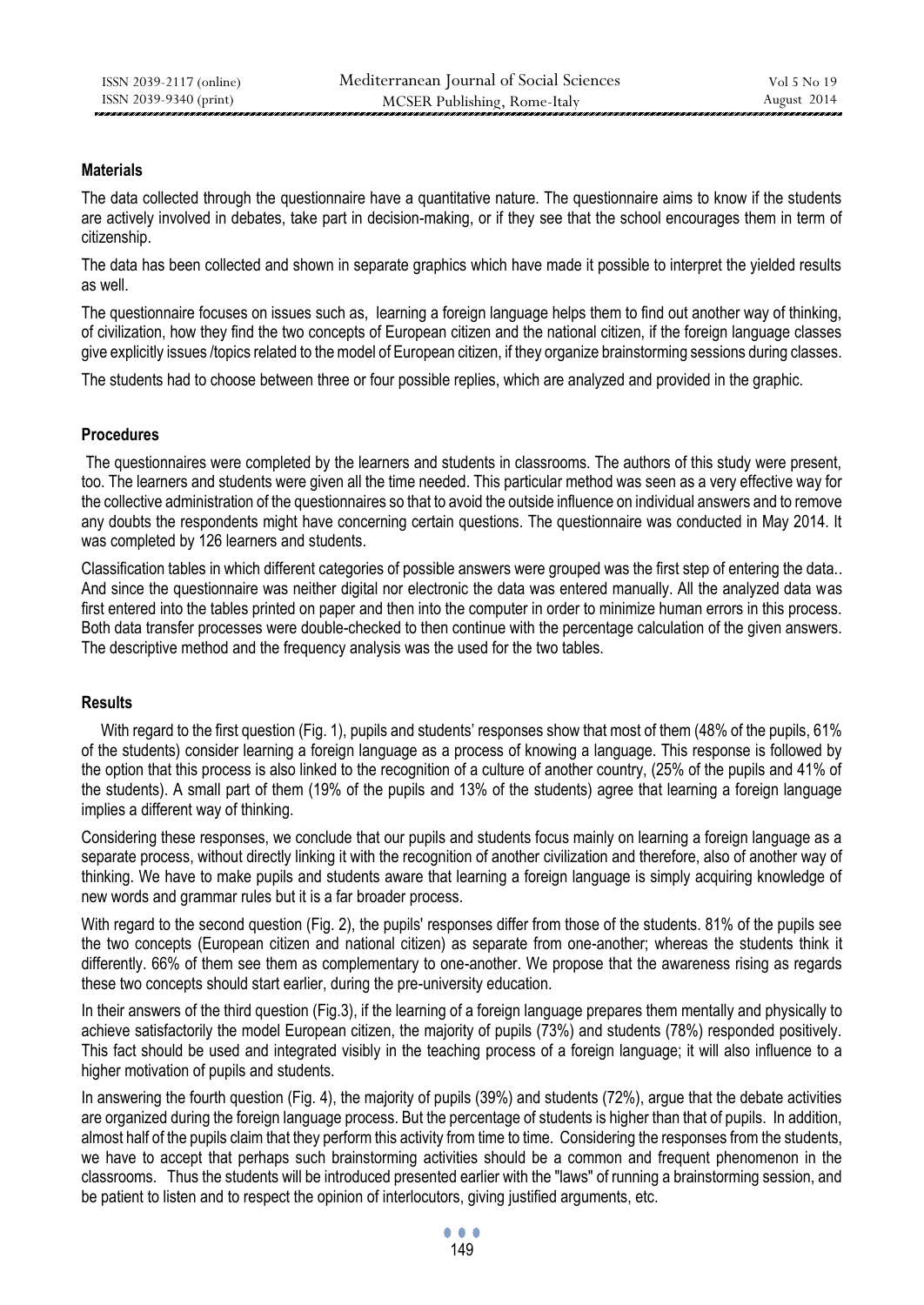| ISSN 2039-2117 (online) | Mediterranean Journal of Social Sciences | Vol 5 No 19 |
|-------------------------|------------------------------------------|-------------|
| ISSN 2039-9340 (print)  | MCSER Publishing, Rome-Italy             | August 2014 |

As regards the fifth question (Fig.5), the responses are result of the ongoing or fourth question. We note again that the participation of language students (58%) in debates is higher than that of pupils (22%)

One of the worries of an individual during a debate is the fear of prejudice. Considering the answers to question six (Fig.6), we conclude that this phenomenon occurs, from time to time, in the majority of pupils (42%) and students (40%). Moreover, 32% of the pupils feel it constantly. Our task, as teachers, is to find ways, techniques and strategies to avoid this phenomenon.

Regarding the seventh question (Fig.7), we conclude that the responses of pupils do not match with those of students. 50% of the students claim that they are able to resolve themselves the situation of a "conflict" during the debate. While, 44% of the pupils admit the teacher's intervention in that case.

The role of teachers is necessary as he should be trained to continuously and actively participate in continuous professional development. He/ she should be the first to distinguish the symptoms of intolerance in the community.

By considering the eighth question (Fig. 8), we conclude that the pupils (75%) feel it as ridiculous, while students, in the majority (37%), as prejudiced. Pupils do not have clear meanings of the terms "prejudice" and "stereotype". They label every phenomenon of intolerance with the term "ridiculous".

In their responses to the ninth question (Fig.9), the majority of the pupils (46%) claim they were not presented directly with issues related to the knowledge about the European model citizen. Whereas, a part of students (36%) admit they have had this opportunity in learning a foreign language process and only 32% of them state that this opportunity was given occasionally.

Our duty as e teacher and also teaching methods maker is deal directly with issues related the European citizen pattern.

Discussion

The foreign language class is a unit for learning democratic citizenship. This process is realized through these factors: knowledge (the curricula), skills (communication skills).

Language teaching requires and maintains a meaningful part of the school programs. The programs put emphasis on the flexibility of language teaching content, which covers the study of literature, culture, media, debates and actuality matters.

Foreign language teachers are not always aware of the contribution that they can make to citizenship education (civic education).

According to English Dictionary for Advancer Learners (2001), the teacher is a person who teaches, usually as a job at school or similar institution and to teach means giving to somebody instructions so they know about it or how to do it. To teach also means to make someone think, feel or act in a different way, and to teach about a subject, the teacher helps students to learn about it by explaining it or showing them how to do it as a job at a school, college or university.

Le petit Robert (2004) defines the teacher as someone who teaches, or is in charge of teaching, as well as the teaching staff of teachers and educators. As far as the process of teaching is concerned, this dictionary defines it as learning the way to react/behave and think; an action or art of teaching, conveying knowledge to the learner.

According to the TALIS survey (TALIS survey provides information on the form, content and contextual conditions of teacher professional development in 24 countries. OECD, 2010), "the professional development is defined as activities that develop an individual's skills, knowledge, expertise and other characteristics as a teacher".

Teachers must be careful regarding the continuity of their professional development.

There are teachers who, inspired by participation in European projects and meetings, were the first in the citizenship education languages teaching.

The role assigned to teachers who are given the status of "transformative intellectuals" within the project for democratic citizenship educations fits into an emancipator view of citizenship education that enables them and students to become empowered citizens and whose contribution to democracy is not simply the electoral vote or obeying the laws but also active and critical participation in community life (Gilherme, M.2002).

Pedagogical content associated with language learning is a second dimension in the contribution of languages to citizenship since the development of communicative methods is democratic. Competencies cultivated in language classes are directly transferable to education for citizenship. During an advanced communication such as formal debate, the learner must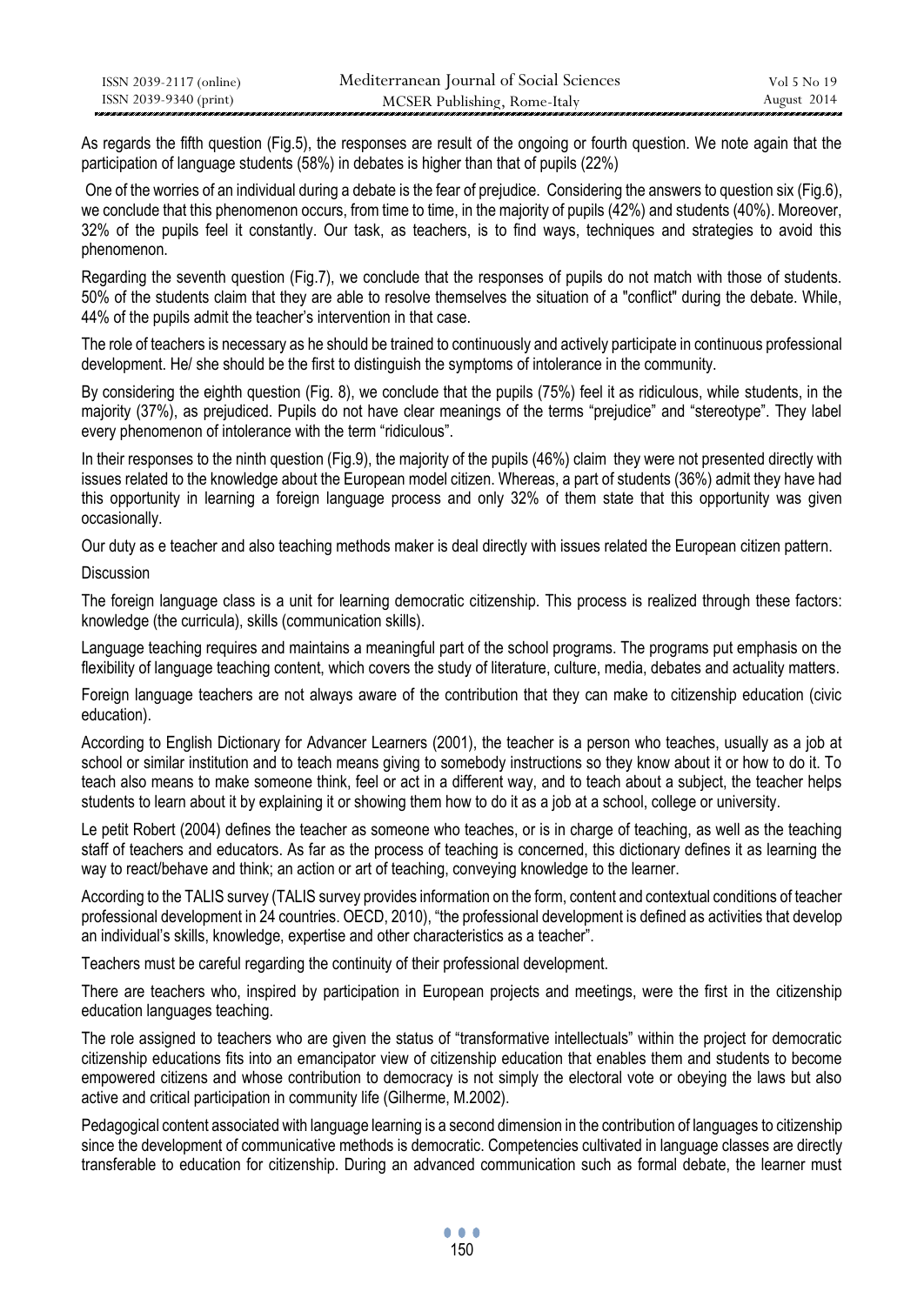| ISSN 2039-2117 (online) | Mediterranean Journal of Social Sciences | Vol 5 No 19 |
|-------------------------|------------------------------------------|-------------|
| ISSN 2039-9340 (print)  | MCSER Publishing, Rome-Italy             | August 2014 |

mobilize all its knowledge about the culture, vocabulary and grammar, the arguments, agreements and disagreements, response, listening, use of a persuasive tone, the ability to contain and be polite, etc.

According to Tardieu (1999.24), we find that the language classroom is a place where education through dialogue occupies a privileged place. During the class of foreign language, the learners are often asked to speak and discuss in pairs and in groups. They are free to express their own opinions and develop ideas and new ways of thinking. The discussion and debate can cause conflicts to be resolved, that's why language teaching may in large part contribute to situational skills and social skills.

During the organization of work in the classroom, the teacher must be attentive to find the symptom of intolerance that may arise from one moment to another, such as behavior intended to intimidate and humiliate others, for example.

The teachers' professional development (Villegas-Reimers, E. 2003) has a significant impact on the success of educational reforms and on students' learning.

The European Union Ministers of Education noted in 2008 (TALIS & OECD. 2010) : school education in an important means of passing on the values, skills, knowledge and attitudes required for democracy, citizenship, intercultural dialogue and personal development. Schools therefore have a duty to provide their pupils with an education which will enable them to adapt to an increasingly globalised, competitive, diversified and complex environment, in which creativity, the ability to innovate, a sense of initiative, entrepreneurship and commitment to continue learning are just as important as the specific knowledge of a given subject.

The education and training of teachers is therefore "a crucial element in the modernization of European education and training system" (TALIS & OECD. 2010).

Through linguistic knowledge, students should obtain key competencies such as: cognitive competencies, affective competencies, social competencies and the operational skills. (Haloçi, A.2010).

These competencies imply recognition of the rules of collective life, recognition of the historical and cultural dimension, speech-making capacity, and the argumentation and reflection capacity. Also, they insist in the creation of affective relations and cooperation within the group. Students should have the ability to resolve conflicts according to democratic principles.

Recommendation Nr. R (85) 7 of the Committee of Ministers of the Council of Europe on education and human rights in schools are key skills for democratic citizenship, especially in educational abilities:

To learn to recognize and accept differences

To establish constructive and non- oppressive relationships with others

To resolve conflicts non-violently

To assume responsibility

To participate in decisions

To understand the use of mechanisms to protect human rights at the local, regional, European and global level.

## **Conclusions**

 Language teaching in Europe, especially at school level, has been influenced by considerations of mere communication over content of communication and its role.

 Teaching is much more than giving knowledge. It involves classroom management, lesson preparation, and organization of teaching and learning activities, creating and maintaining a certain atmosphere, evaluation and feedback.

Albania is a developing country which aims at its integration with the EU. Our students and pupils aspire to become European citizens with all the rights and obligations, as foreseen in international conventions and recommendations. To achieve this we have to:

teach the students how to improve in order to participate in discussions, decision – taking, how to develop critical thinking, and be involved into actions

teach the pupils and students how to be tolerant and respectful of diversity point out to them that a foreign language learning is a process far broader than simply learning the lexicon or grammar rules. introduction of the European citizen model through foreign language learning should be seen as a motivating element for pupils and students the pupils and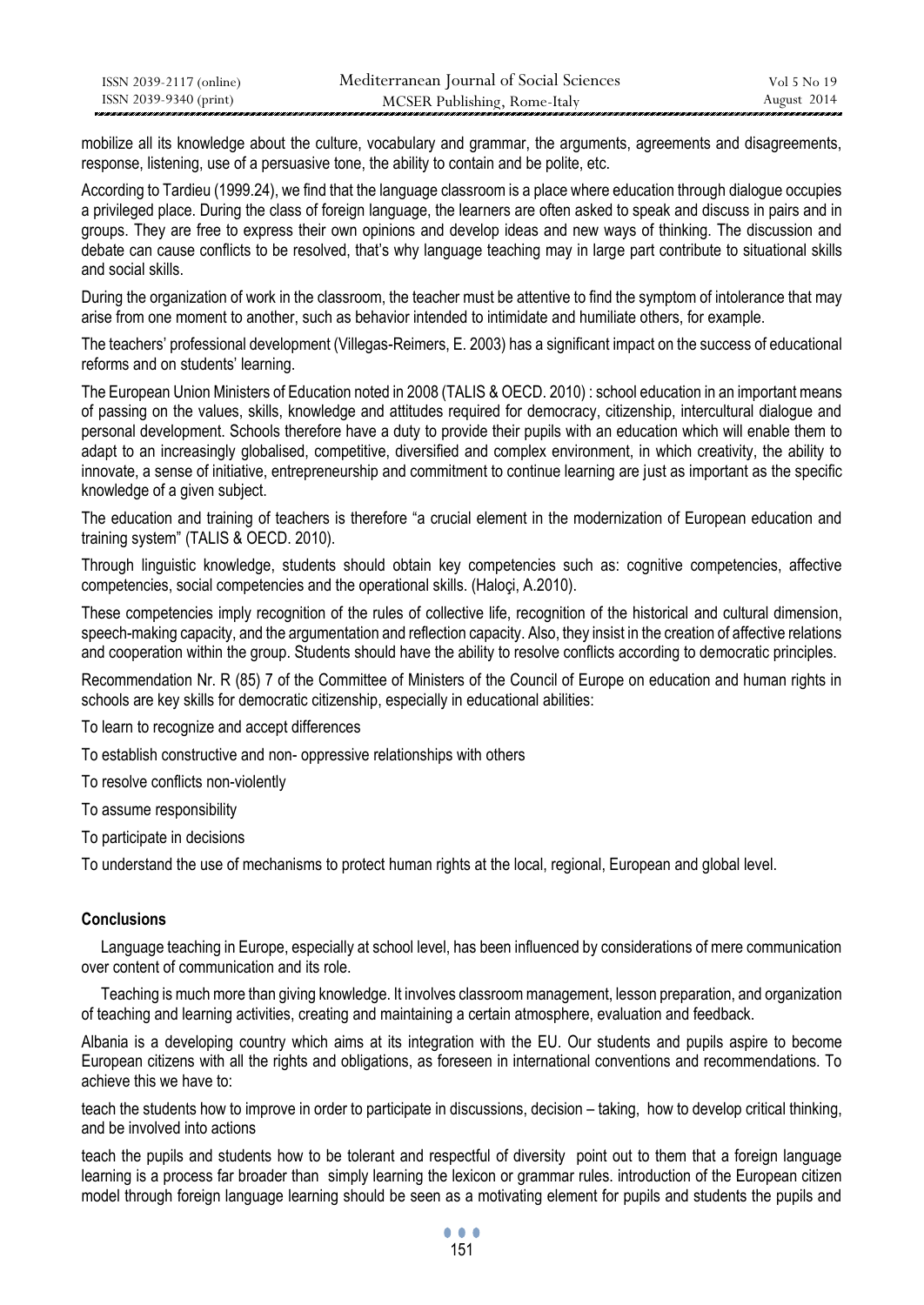| ISSN 2039-2117 (online) | Mediterranean Journal of Social Sciences | Vol 5 No 19 |
|-------------------------|------------------------------------------|-------------|
| ISSN 2039-9340 (print)  | MCSER Publishing, Rome-Italy             | August 2014 |

students should get acquainted with the different symptoms of intolerance and discrimination so that they be prepared to avoid them in their communication with the others, in particular people of the country which language he is learning

be able to distinguish at the very start the symptoms of intolerance and discrimination. To this end, the teacher should take part in different trainings to improve his formation and professional skills through programmes offered by the EU institutions

The education institutions should offer to the students programs that bring them closer to the ideas of globalization, diversity, tolerance, etc, that is, the real model of the European citizen which one day they would feel like.

## References

CERF. (2002). Common European Framework of reference for languages. Council of Europe. Strasbourg. Cambridge university press.

Conseil de l'Europe, (2001). Le Cadre européen Commun de references pour les langues: apprendre, enseigner, évaluer : Paris. Didier.

Council of Europe. (2002). Common European Framework of reference for languages. Cambridge University Press.

English Dictionary for Advancer Learners (2001), London. Harper Collins Publishers.

Gilherme, M.,( 2002). Critical Citizen for an Intercultural World. Foreign Language Education as Cultural Politics. ICE Language for intercultural communication and Education. Multilingual Matters. London.

http://assembly.coe.int/ASP/Doc/RefRedirectEN.asp%3FDoc. Assembly debate on 23 September 1998 (29th Sitting) (see Doc. 8173, report of the Committee on Culture and Education, rapporteur: Mr Legendre). Text adopted by the Assembly on 23 September 1998 (29th Sitting).

http://europa.eu/legislation\_summaries/institutional\_affairs/treaties/treaties\_maastricht\_en.htm. Treaty of Maastricht on European Union, 7 February 1992. http://www.eurotreaties.com/maastrichtec.pdf. 10 may 2014

Legendre, J.(1998). Memorandum explicatif sur le rapport traitant de la Diversification linguistique. http://stars.coe.fr/doc/doc98/EDOC8173.htm

OECD, (2010). Teachers' Professional Development. Europe in international comparison. Analysis of teachers' professional development based on the OECD's Teaching and Learning International Survey (TALIS). Education and culture DG. European Union. Luxembourg.

Puren, C. 1988. Histoire des méthodologies de l'enseignement des langues. Paris. NATHAN cle international.

TALIS & OECD, 2010, Teachers' Professional Development, Europe in international comparison. Ed. Professor Jaap Scheerens, Universitu of Twente. Luxembourg: Office for Official Publications of European Union.

Tardieu, C.(1999). Le professeur Citoyen. Bourg-la-Reine : Edition M. T

Villegas-Reimers, E., (2003), Teacher professional development an international review of the literature, UNESCO, International Institute for Educational planning[. www.unesco.org./iiep](http://www.unesco.org./iiep)

Haloçi, A. (2010), Les copmétences professionnelles d'un enseignant de langue. Monographie. Tirane. Redona publishing..

## **Tables**

| foreign<br>Learning a<br>language means | To know a langage: | another<br>To<br>know<br>way of thinking | another<br>To<br>know<br>civilisation | No replies |
|-----------------------------------------|--------------------|------------------------------------------|---------------------------------------|------------|
| pupils                                  | 52 (48%)           | 32 (19%)                                 | 46 (25%)                              | 6(8%)      |
| students                                | 61 (48%)           | 38 (13%)                                 | 61 (41%)                              |            |

Fig. 1

| find that the two<br>Do<br>vou |         |               |            |
|--------------------------------|---------|---------------|------------|
| concepts.<br>the<br>Luropean   | Divided | Complementary | No replies |
| citizen and national citizen   |         |               |            |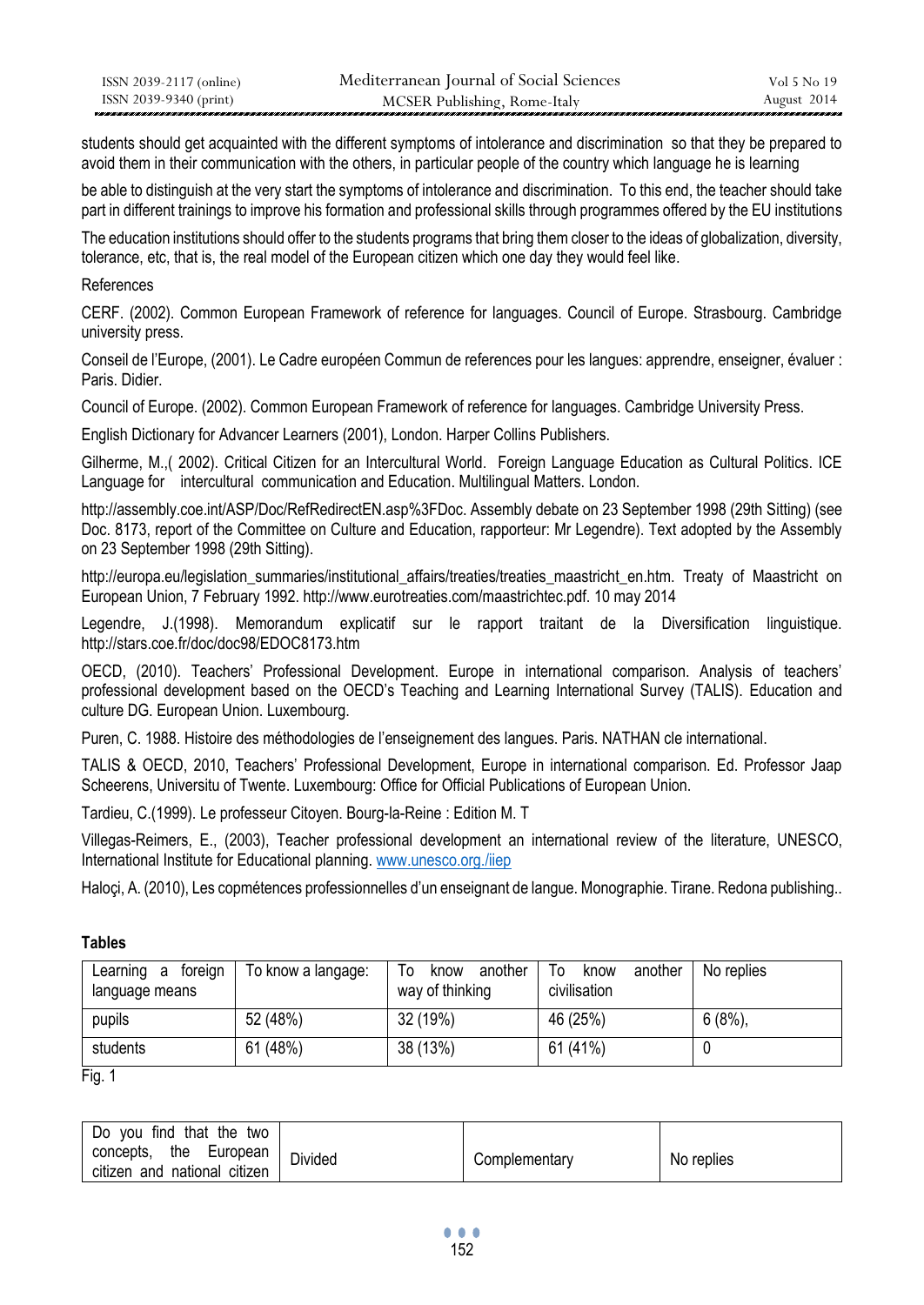| divided<br>are<br>or<br>complementary? |           |          |       |
|----------------------------------------|-----------|----------|-------|
| pupils                                 | 52 (81%), | 10 (16%) | 2(3%) |
| students                               | 18 (31%)  | 39 (66%) | 5(3%) |
| Fig.2                                  |           |          |       |

| Do the foreign languages<br>courses prepare you to the<br>mental and<br>physical<br>mobility<br>regarding<br>European citizen model? | Yes      | No       | No replies |
|--------------------------------------------------------------------------------------------------------------------------------------|----------|----------|------------|
| pupils                                                                                                                               | 45 (73%) | 12 (19%) | 7(8%)      |
| students                                                                                                                             | 52 (78%) | 8(12%)   | $2(10\%)$  |

# Fig.3

| Do<br>organize<br>vou<br>debate activities in<br>the class of foreign<br>language? | Yes      | No       | Some times | No replies |
|------------------------------------------------------------------------------------|----------|----------|------------|------------|
| Pupils                                                                             | 25 (39%) | 12 (19%) | 20 (31%)   | 7(11%)     |
| students                                                                           | 48 (72%) | 8(12%)   | 4 (10%)    | 2(6%)      |

Fig.4

| Do you feel active<br>during the debate? | Yes      | No       | Some times | No replies |
|------------------------------------------|----------|----------|------------|------------|
| Pupils                                   | 13 (22%) | 24 (41%) | 20 (34%),  | 7(3%)      |
| students<br>- -                          | 39 (58%) | 12 (18%) | 9(13%)     | 2(11%)     |

Fig.5

| felt<br>Have you ever<br>prejudiced? | Yes          | No        | Some times | No replies |
|--------------------------------------|--------------|-----------|------------|------------|
| Pupils                               | $13(32\%)$ , | 18 (23%), | 24 (42%),  | $9(3\%)$   |
| students<br>_ _ _                    | 8(14%)       | 18 (31%)  | 23 (40%)   | 13 (15%)   |

Fig.6